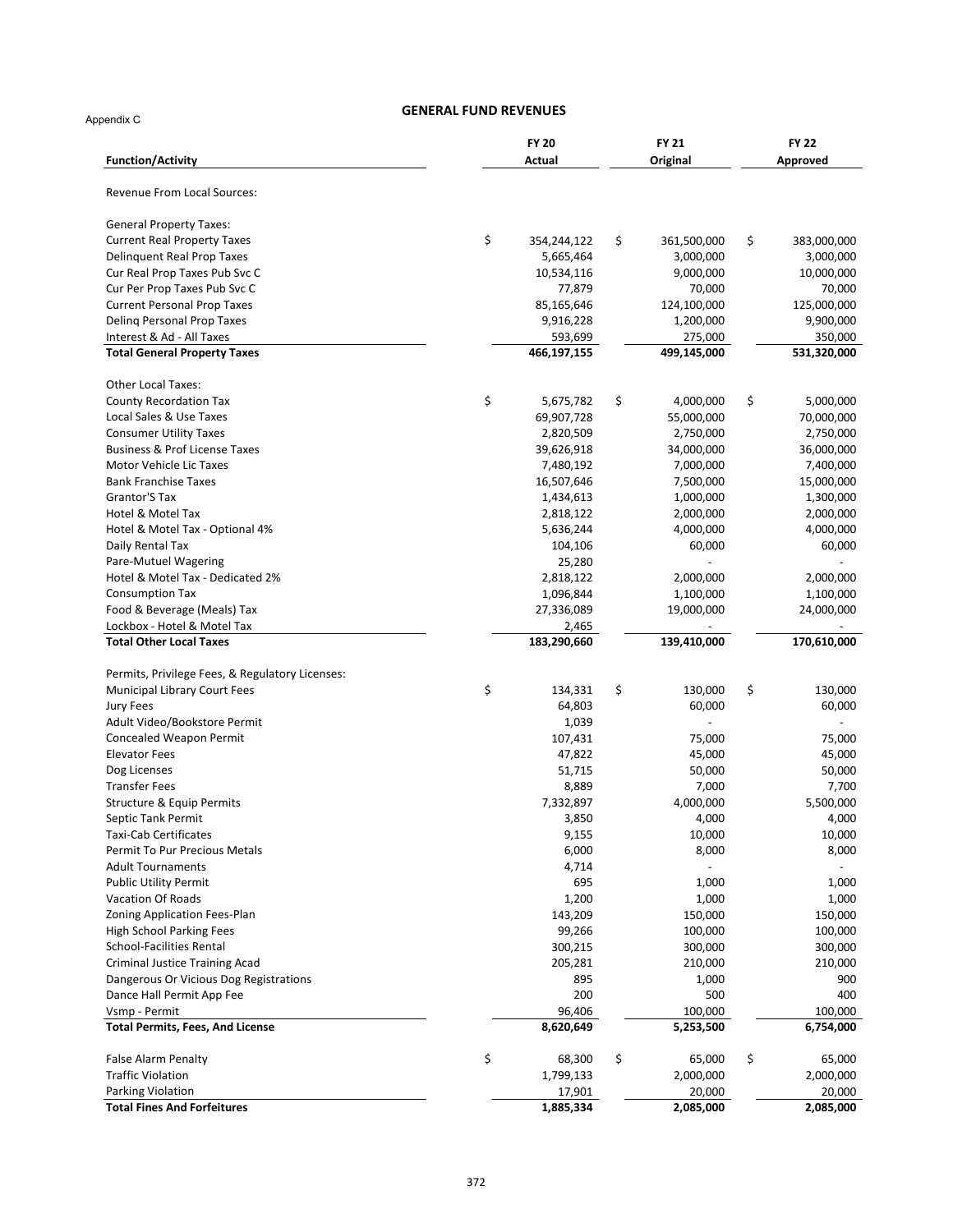| Appendix C                              | <b>FY 20</b> |    | <b>FY 21</b> |    | <b>FY 22</b> |  |
|-----------------------------------------|--------------|----|--------------|----|--------------|--|
| <b>Function/Activity</b>                | Actual       |    | Original     |    | Approved     |  |
| Revenue From Use Of Money And Property: |              |    |              |    |              |  |
| Interest On Crim. Judgments             | \$<br>66,070 | \$ | 90,000       | \$ | 90,000       |  |
| Rental On County Property               | 723,342      |    | 580,000      |    | 580,000      |  |
| Sale Of Publications                    | (39)         |    |              |    |              |  |
| Records & Services Fee                  | 75,404       |    | 80,000       |    | 80,000       |  |
| Interest On Investments                 | 11,975,045   |    | 2,000,000    |    | 10,000,000   |  |
| Interest Refund-P.P.Tax                 | 600          |    |              |    |              |  |
| Rental Of County Property (Dss)         | 68,124       |    | 68,000       |    | 68,000       |  |
| Vend. Mach. Comm                        | 63,093       |    | 70,000       |    | 70,000       |  |
| Sale Of Pub. - Re                       | 642          |    | 500          |    | 500          |  |
| Sale Of Public Documents                | 21           |    |              |    |              |  |
| Land Use Revenue                        | 638          |    | 500          |    | 500          |  |
| Recr. - Sale Of Books                   | 223          |    |              |    |              |  |
| Sale Of Surplus & Salvage - Dpw         | 75,461       |    | 90,700       |    | 90,700       |  |
| Sale Of Signs - Dpw                     | 2,070        |    | 3,000        |    | 3,000        |  |
| Interest 1997 Bonds                     | (295)        |    |              |    |              |  |
|                                         | 84,711       |    | 100,000      |    | 100,000      |  |
| Sale Of Equipment-Schools               |              |    |              |    |              |  |
| Sale Of Vehicles                        | 19,958       |    |              |    |              |  |
| <b>Eda Leasing Former Library</b>       | 219,292      |    |              |    |              |  |
| Sale Of Unclaimed Property              | 9,634        |    | 2,000        |    | 2,000        |  |
| Sale Of Vehicles                        | 12,773       |    |              |    |              |  |
| E-Payables Credit Card Rebates          | 298,029      |    | 200,000      |    | 250,000      |  |
| <b>Total From Use Of Money And Prop</b> | 13,694,796   |    | 3,284,700    |    | 11,334,700   |  |
| <b>Charges For Services:</b>            |              |    |              |    |              |  |
| Re Tax Cr - Rehab Fees                  | \$<br>400    | \$ | 500          | \$ | 500          |  |
| <b>Residential Rehab Fees</b>           | 550          |    | 1,000        |    | 1,000        |  |
| Jail Booking Fees                       | 37,176       |    | 50,000       |    | 50,000       |  |
| <b>Court Conviction Fees</b>            | 406,915      |    | 450,000      |    | 450,000      |  |
| Weekender Fee                           | 34,252       |    | 50,000       |    | 50,000       |  |
| Sale Of Textbooks                       | 20,016       |    |              |    |              |  |
| Overdue Books                           | 227,233      |    | 260,000      |    | 260,000      |  |
| Photocopying Fees                       | 2,695        |    | 10,000       |    | 10,000       |  |
| Charges For Lost Books                  | 100,127      |    | 120,000      |    | 120,000      |  |
|                                         |              |    |              |    |              |  |
| Misc. Library Income                    | (10, 721)    |    |              |    |              |  |
| Non-Resident Fees-Library               | 7,981        |    | 10,000       |    | 10,000       |  |
| <b>Sheriff Fees</b>                     | 36,093       |    | 36,000       |    | 36,000       |  |
| Room & Board Pmt-Work Release           | 96,702       |    | 125,000      |    | 100,000      |  |
| Home Incarceration Program              | 283,344      |    | 350,000      |    | 280,000      |  |
| <b>Inmate Medical Fees</b>              | 90,214       |    | 75,000       |    | 75,000       |  |
| <b>Inmate Phone Charges</b>             | 595,033      |    | 400,000      |    | 550,000      |  |
| North Run Concessions                   | 1,149        |    |              |    |              |  |
| Picnic Kit Rental-Recreation            | 20           |    |              |    |              |  |
| Shelter Reservations-Rec.               | 28,529       |    | 62,000       |    | 62,000       |  |
| <b>Admissions For Meadow Farm Mus</b>   |              |    | 9,000        |    | 9,000        |  |
| Misc Revenue-Recreation                 | 2,870        |    | 10,000       |    | 10,000       |  |
| User Fees-Football                      | (495)        |    |              |    |              |  |
| Dorey Park Concessions                  | 1,057        |    |              |    |              |  |
| <b>Facility Rentals - Misc</b>          | 342          |    |              |    |              |  |
| User Fees-Soccer                        | 240          |    |              |    |              |  |
| Setup Fees - Facilities                 | 23,239       |    | 30,000       |    | 30,000       |  |
|                                         | 209          |    |              |    |              |  |
| Gazebo Rental                           |              |    |              |    |              |  |
| <b>Room Rentals</b>                     | 129,544      |    | 210,000      |    | 210,000      |  |
| <b>Recreation User Fees</b>             | 27,875       |    |              |    |              |  |
| Memberships                             | 27,461       |    | 35,000       |    | 35,000       |  |
| Program Revenue                         | 79,559       |    | 210,000      |    | 210,000      |  |
| <b>Theater Concession Revenue</b>       | 21,287       |    | 10,000       |    | 10,000       |  |
| <b>School Tuition - Winter</b>          | 9,500        |    | 15,000       |    | 15,000       |  |
| Vacuum Leaf Collection                  | 229,810      |    | 190,000      |    | 190,000      |  |
| Commonwealth Attorney Fees              | 18,278       |    | 25,000       |    | 25,000       |  |
| Charge For Board Of Animals             | 26,762       |    | 27,000       |    | 27,000       |  |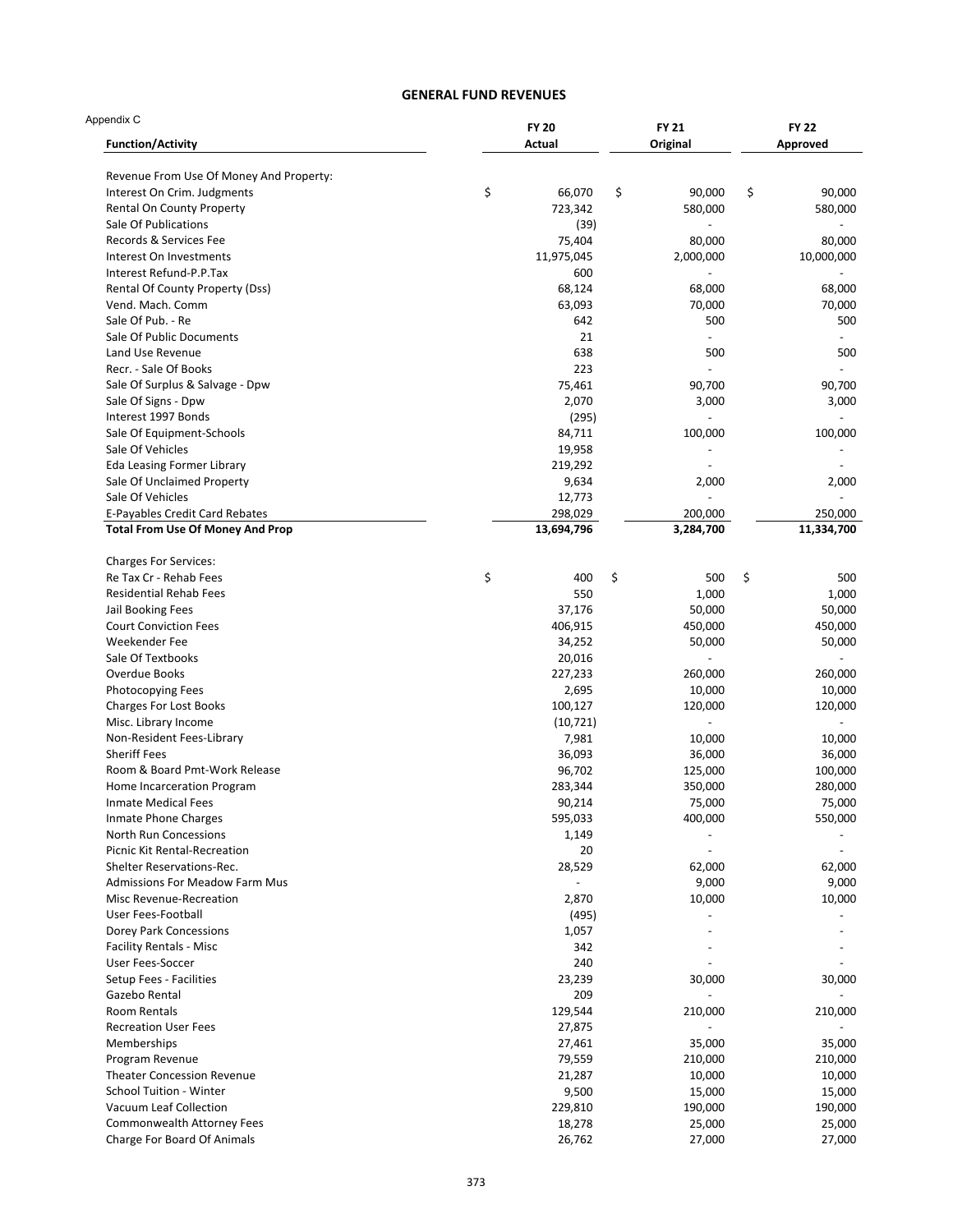| Appendix C                                                     | <b>FY 20</b>         | <b>FY 21</b>         | <b>FY 22</b>         |
|----------------------------------------------------------------|----------------------|----------------------|----------------------|
| <b>Function/Activity</b>                                       | Actual               | Original             | Approved             |
| <b>Charges For Services Cont.</b>                              |                      |                      |                      |
| Cafeteria Receipts-County                                      | 155,758              | 160,000              |                      |
| <b>Grass Cutting/Demolition</b>                                | 62,127               | 65,000               | 65,000               |
| Cafeteria Catering Receipts                                    | 18,950               | 30,000               |                      |
| <b>Charges For Data Processing</b>                             | 806,500              | 800,000              | 800,000              |
| Withholding Fee                                                | 22,048               | 20,000               | 20,000               |
| <b>Total Charges For Services</b>                              | 3,620,629            | 3,845,500            | 3,710,500            |
| Miscellaneous Revenue:                                         |                      |                      |                      |
| Blood Test/Dna Fee                                             | \$<br>6,565          | \$<br>4,000          | \$<br>4,000          |
| Chmf-Courthouse Maintenance Fa                                 | 140,851              | 155,000              | 155,000              |
| Circuit Court - Copy Fees                                      | 36,720               | 20,000               | 20,000               |
| Fire - Misc. Revenue                                           | 12,071               |                      |                      |
| Pay-In-Lieu Of Tax Other                                       | 4,947                | 7,000                | 7,000                |
| Court Order Restitution (Fire)                                 | 12,933               | 10,000               | 10,000               |
| Recoveries/Rebates-Police                                      | (68)                 |                      |                      |
| Recoveries & Rebate - General                                  | 155,830              | 250,000              | 250,000              |
| Nsf Check Fee                                                  | 1,421                |                      |                      |
| Richmond Center Reimbursement                                  | 8,284,236            | 3,500,000            | 3,500,000            |
| Recoveries & Rebates - Dpw                                     | 466                  |                      |                      |
| Recoveries & Rebate - Schools                                  | 11,130               | 10,000               | 10,000               |
| <b>Energy Connect Prog</b><br><b>Credit Card Rebates</b>       | 16,452               | 13,000               | 13,000               |
| <b>Total Misc. Revenue</b>                                     | 8,683,555            | 3,969,000            | 3,969,000            |
| <b>Recovered Costs:</b>                                        |                      |                      |                      |
| Reimb Of Prisoner Cost-N.K.Co                                  | \$<br>1,223,182      | \$<br>1,000,000      | \$<br>1,200,000      |
| Recovery Of Legal Fees - Cty Atty                              | 27,423               |                      |                      |
| Charge For Office Space                                        | 111,337              | 111,000              | 111,000              |
| <b>Custodial Service</b>                                       | 17,731               | 16,000               | 16,000               |
| Bounty Fees - Sheriff                                          | 80,700               |                      |                      |
| <b>Payment For Fiscal Services</b>                             | 2,255,825            | 2,300,000            | 2,300,000            |
| Sale Of Vehicles-County                                        | 302,636              | 205,000              | 205,000              |
| Payment For 100% Projects                                      | 48,573               | 60,000               | 60,000               |
| <b>Road Opening Damages</b>                                    | 3,573                | 70,000               | 70,000               |
| Interdepartmental Billing-Dpw                                  | 5,546                | 20,000               | 20,000               |
| Lost/Damaged Textbook Pmts                                     | 1,190                | 6,000                | 6,000                |
| Recr & Parks-Payments For Srvces                               | 83,627               | 80,000               | 80,000               |
| Recovered Cost-Student Activ.                                  | 53,734               | 140,000              | 140,000              |
| <b>Festival Permits</b>                                        | 4,200                | 5,000                | 5,000                |
| Recovery Of Wages-Sch.Facility<br><b>Total Recovered Costs</b> | 131,944<br>4,351,220 | 125,000<br>4,138,000 | 125,000<br>4,338,000 |
|                                                                |                      |                      |                      |
| <b>Total From Local Sources</b>                                | 690,343,998          | 661,130,700          | 734,121,200          |
| <b>Rolling Stock</b>                                           | 147,070              | 150,000              | 150,000              |
| Mobile Home Sales & Use Tax                                    | 6,648                |                      | 7,000                |
| Recovery Of Central Cost Alloc                                 | 549,875              | 600,000              | 600,000              |
| Motor Vehicle Rental Tax                                       | 3,546,026            | 2,400,000            | 3,300,000            |
| Car Tax Revenue - State                                        | 37,001,783           |                      |                      |
| Comm Sales Tax - Hb#568                                        | 10,898,811           | 10,000,000           | 10,000,000           |
| <b>Total Non-Categorical Aid</b>                               | 52,156,437           | 13,150,000           | 14,057,000           |
| <b>Shared Expenses:</b>                                        |                      |                      |                      |
| Salaries - Sheriff                                             | \$<br>11,888,806     | \$<br>11,200,000     | \$<br>11,850,000     |
| Fringe Benefits - Sheriff                                      | 825,421              | 850,000              | 500,000              |
| Salaries - Clerk Of Circuit Court                              | 1,334,481            | 1,270,000            | 1,350,000            |
| Circuit Court Clerk Excess Fees - State                        | 439,010              | 300,000              | 350,000              |
| <b>State Recordation Tax</b>                                   | 1,180,721            |                      |                      |
| Salaries - Commonwealth'S Attorney                             | 2,095,494            | 1,925,000            | 2,100,000            |
| Fringe Benefits - Commonwealth'S Attorney                      | 189,959              | 175,000              | 175,000              |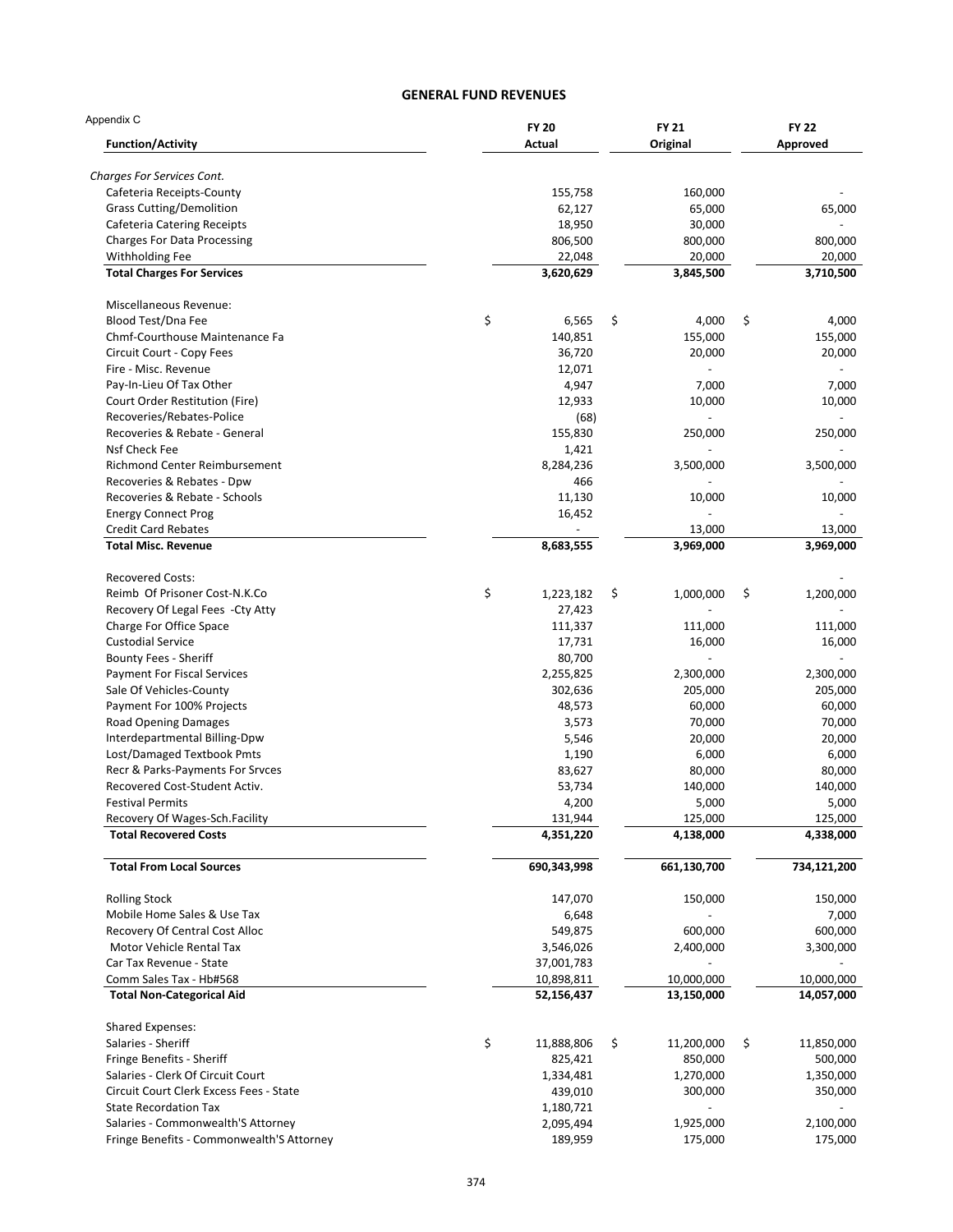| Appendix C                                             | <b>FY 20</b><br>Actual | <b>FY 21</b><br>Original | <b>FY 22</b><br>Approved |
|--------------------------------------------------------|------------------------|--------------------------|--------------------------|
| <b>Function/Activity</b>                               |                        |                          |                          |
| Shared Expenses cont.                                  |                        |                          |                          |
| State Share of Office Expenses                         | 7,894                  |                          |                          |
| <b>Registrar Expenses</b>                              | 303,128                | 70,000                   | 75,000                   |
| Salaries - Department Of Finance                       | 760,062                | 750,000                  | 750,000                  |
| Fringe Benefits - Department Of Finance                | 70,719                 |                          | 50,000                   |
| <b>Total Shared Expenses</b>                           | 19,095,695             | 16,540,000               | 17,200,000               |
| Categorical Aid:                                       |                        |                          |                          |
| <b>State Library Grant</b>                             | 210,611                | 190,000                  | 200,000                  |
| Jail Cost Reimbursement                                | 3,221,884              | 3,000,000                | 3,200,000                |
| <b>Share Of Probation Expenses</b>                     | 2,516                  | 2,500                    | 2,500                    |
| Juv Det-Per Diem From State                            | 1,050                  | 500                      | 500                      |
| <b>Block Grant-Detention Home</b>                      | 644,456                | 600,000                  | 625,000                  |
| Law Enforcement - Police                               | 9,483,068              | 9,000,000                | 9,500,000                |
| Four (Formerly Two) For Life Em. Med. Serv.            |                        | 205,000                  | 205,000                  |
| <b>State Fire Programs Fund</b>                        | 1,117,905              | 1,000,000                | 1,000,000                |
| Hit-State Allotment                                    | 30,000                 | 30,000                   | 30,000                   |
| Street & Highway Maint-Gas Tax                         | 49,092,185             | 47,000,000               | 48,525,040               |
| <b>CVTA</b>                                            |                        | 4,000,000                |                          |
| English As Second Language                             | 2,337,892              | 2,250,000                | 2,880,000                |
| <b>Talented &amp; Gifted Prog</b>                      | 1,436,032              | 1,420,000                | 1,460,000                |
| Gen Appropriation - Basic Aid                          | 133,616,328            |                          | 143,000,000              |
| Foster Child Reimbursement                             |                        | 136,594,941              |                          |
|                                                        | 194,378                | 300,000                  | 300,000                  |
| <b>Textbooks</b>                                       | 2,950,900              | 2,925,000                | 3,000,000                |
| Social Security Reimbursement                          | 8,147,286              | 8,125,000                | 8,400,000                |
| Retirement Reimbursement                               | 17,994,366             | 17,925,000               | 19,650,000               |
| Group Life Ins Reimbursement                           | 556,829                | 550,000                  | 580,000                  |
| <b>Remedial Education</b>                              | 4,366,711              | 4,325,000                | 4,740,000                |
| Lottery Funds - Education                              | 10,726,576             | 10,500,000               | 10,900,000               |
| Share Of State Sales Tax-Sch                           | 60,251,332             | 48,000,000               | 58,000,000               |
| Soq Basic Sp Ed                                        | 16,148,038             | 16,000,000               | 17,750,000               |
| Sp Ed - Homebound                                      | 211,713                | 190,000                  | 117,000                  |
| Voc Ed-Equipment                                       | 45,336                 |                          |                          |
| Voc Ed-Local Adm & Supv                                |                        | 725,000                  | 830,000                  |
| Voc Ed-Soq Occupational                                | 2,285,929              | 2,000,000                | 2,000,000                |
| Handicapped Foster Home                                | 487,313                | 400,000                  | 200,000                  |
| Adult Basic Ed. State                                  | 779,340                |                          |                          |
| At Risk-State                                          | 4,249,385              | 3,475,000                | 8,800,000                |
| K-3 Class Size Reduc - Salary Adjustment               | 5,742,771              | 5,600,000                | 6,000,000                |
| Clerk'S Technology Fund                                | 163,420                | $\overline{\phantom{m}}$ |                          |
| <b>Compensation Supplement</b>                         | 8,118,981              |                          | 3,000,000                |
| <b>Enrollment Hold Harmless</b>                        |                        |                          | 7,500,000                |
| <b>Total Categorical Aid</b>                           | 344,614,532            | 326,332,941              | 362,395,040              |
| <b>Total From The Commonwealth</b>                     | 415,866,664            | 356,022,941              | 393,652,040              |
| Revenue From The Federal Government:                   |                        |                          |                          |
| Rotc                                                   | \$<br>389,958          | \$<br>360,000            | \$<br>385,000            |
| Scapp Program - Sheriff                                | 6,979                  |                          |                          |
| Coronavirus Aid, Relief, and Economic Security (CARES) | 17,004,675             |                          |                          |
|                                                        |                        |                          |                          |
| <b>Total From Federal Government</b>                   | 17,401,612             | 360,000                  | 385,000                  |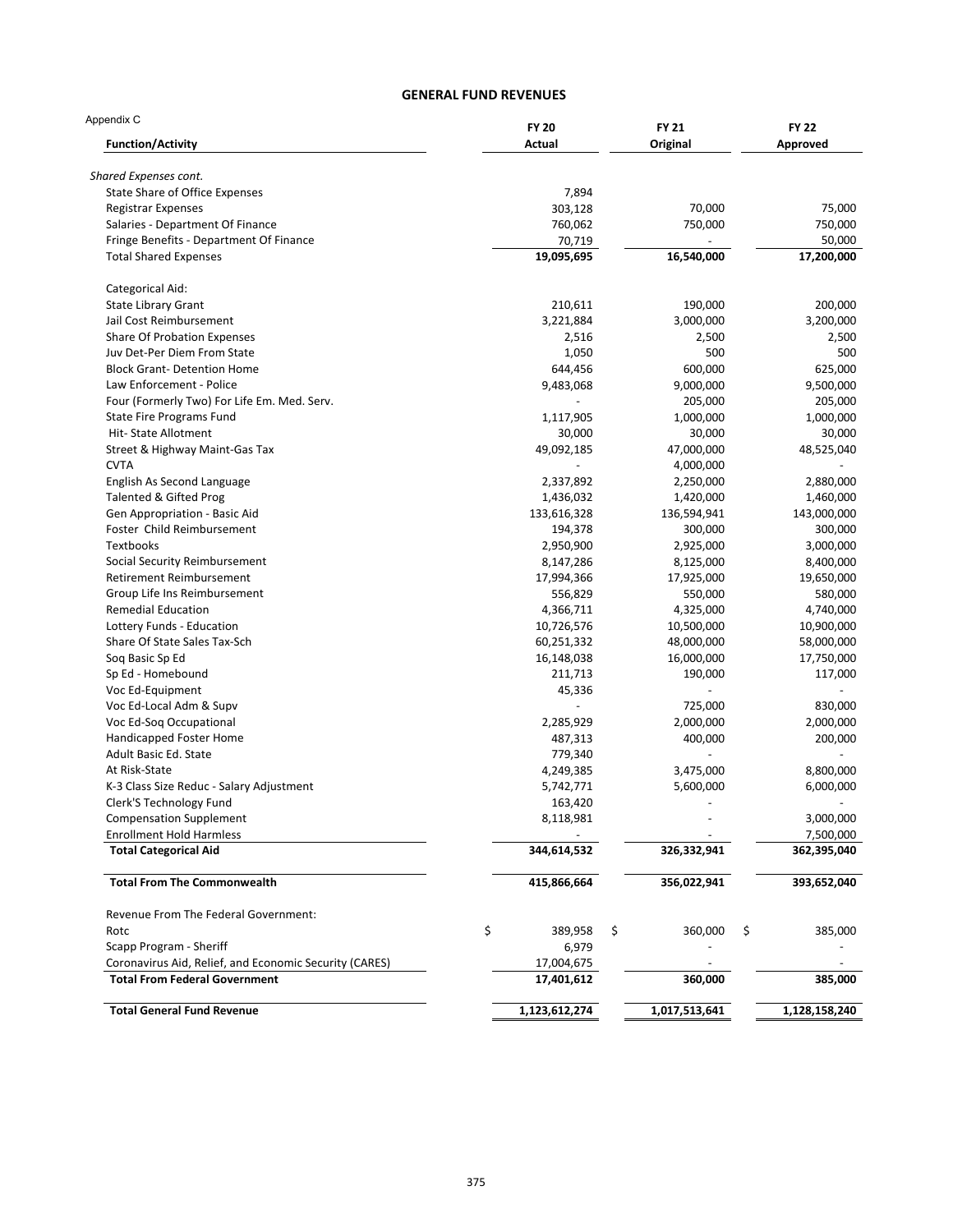| Appendix C<br><b>Function/Activity</b>                                   | <b>FY 20</b><br>Actual     | <b>FY 21</b><br>Original     | <b>FY 22</b><br>Approved   |
|--------------------------------------------------------------------------|----------------------------|------------------------------|----------------------------|
|                                                                          |                            |                              |                            |
| Transfers:<br>To Debt Service - From Operating                           | \$<br>\$<br>(71, 570, 276) | \$<br>(71,665,830)           | (78, 346, 649)             |
| <b>Total To Debt Service:</b>                                            | (71, 570, 276)             | (71, 665, 830)               | (78, 346, 649)             |
| To Capital Projects Fund - Schools - Roof/Mech                           | (2,500,000)                |                              | (2,500,000)                |
| To Capital Projects Fund - Gen. Govt.                                    | (5,000,000)                |                              | (4,575,000)                |
| To Capital Projects Fund - Sidewalks                                     | (2,500,000)                |                              |                            |
| To Capital Projects - Facebok for Tech Capital                           |                            |                              | (2,000,000)                |
| Capital Reserve                                                          | (14,055,000)               |                              | (12, 440, 000)             |
| To Capital Projects Fund - Assigned Fund Balance                         | (2,987,015)                |                              |                            |
| To Capital Projects Fund - Undes                                         | (7, 794, 628)              |                              |                            |
| To Capital - Desig. Fb - Hotel/Motel Tax Reimb                           | (2,000,000)                |                              |                            |
| To Capital - Schools Meals Tax                                           | (9,000,000)                |                              | (5,000,000)                |
| To Capital - Meals Tax - Fb                                              | (26, 345, 233)             |                              | (4,000,000)                |
| To Capital - Stormwater                                                  | (2,348,000)                |                              | (2,348,000)                |
| To Vehicle Replacement - Police                                          | (2,624,800)                |                              | (3,024,800)                |
| To Vehicle Replacement - Fire Apparatus                                  | (2,300,000)                |                              | (3,300,000)                |
| To Capital - Undes Fb (Fire Apparatus)                                   | (1,000,000)                |                              |                            |
| To Vehicle Replacement - Schools                                         | (4,000,000)                |                              | (4,700,000)                |
| To Capital - Public Works Veh License Fee                                | (1,500,000)                |                              | (1,750,000)                |
| <b>Total To Capital Projects Fund:</b>                                   | (85, 954, 676)             |                              | (45, 637, 800)             |
| To Enterprise Fund - White Oak                                           | (1,928,921)                | (1,929,858)                  | (1,932,108)                |
| <b>Total To Enterprise Fund:</b>                                         | (1,928,921)                | (1,929,858)                  | (1,932,108)                |
| To Internal Service Fund (Tech Repl):                                    | (2,750,000)                | (2,750,000)                  | (3,000,000)                |
| To Risk Management:                                                      | (11,585,203)               | (9,499,617)                  | (9,493,570)                |
| To Workplace Safety (Previously In Risk)                                 |                            | (483, 682)                   |                            |
| To CAM (New Vehicles):                                                   | (454, 800)                 |                              | (64,000)                   |
| <b>Total To Internal Service Funds:</b>                                  | (14,790,003)               | (12, 733, 299)               | (12, 557, 570)             |
| To Special Revenue Fund - Crwp                                           | (58,000)                   | (56,000)                     | (56,000)                   |
| To Special Revenue Fund - Ccp                                            | (222, 439)                 | (211, 317)                   | (364, 375)                 |
| To Special Revenue Fund - Csa Dss                                        | (1,093,596)                | (1,093,627)                  | (1,350,043)                |
| To Special Revenue Fund - Csa Hcps Costs                                 | (3,882,507)                | (3,882,507)                  | (5,382,507)                |
| To Special Revenue Fund - Csa Medicaid Match                             | (485,000)                  | (485,000)                    | (750,000)                  |
| To Special Revenue Fund - Victim Witness                                 | (493, 487)                 | (514, 926)                   | (589, 821)                 |
| To Special Revenue Fund - Drug Pros.                                     | (61, 343)                  | (58, 276)                    | (66, 308)                  |
| To Special Revenue Fund - Viccca                                         | (572, 254)                 | (555,082)                    | (607, 984)                 |
| To Special Revenue Fund - Mh/Ds/Sa                                       | (16, 292, 489)             | (15, 935, 376)               | (18, 123, 189)             |
| To Special Revenue Fund - Metro Aviation                                 | (127, 332)                 | (127, 332)                   | (127, 332)                 |
| To Special Revenue Fund - Curbside Recycling                             | (2,431,000)                | (1, 122, 500)                | (2,431,000)                |
| To Special Revenue Fund - Bulky Waste                                    | (174, 024)                 |                              | (174,024)                  |
| To Special Revenue Fund - Neighborhood Cleanups                          | (610, 428)                 |                              | (610, 428)                 |
| To Special Revenue Fund - Bagged Leaf Collection                         | (155, 957)                 | (155, 957)                   | (155, 957)                 |
| To Special Revenue - Contingency Account                                 | (250,000)                  | (237,500)                    | (284, 500)                 |
| To Special Revenue - Miscellaneous (Actuals Only)                        | (1,090,644)                |                              |                            |
| To Special Revenue - Social Services                                     | (5,536,512)                | (5,281,953)                  | (5,643,680)                |
| To Special Revenue - Drug Court<br><b>Total To Special Revenue Fund:</b> | (183, 617)<br>(33,720,629) | (179, 819)<br>(29, 897, 172) | (189,833)<br>(36,906,981)  |
|                                                                          |                            |                              |                            |
| To Jrjdc Agency Fund - Operating                                         | (3, 253, 484)              | (3,351,088)                  | (3,451,088)                |
| <b>Total To Jrjdc Agency Fund:</b>                                       | (3,253,484)                | (3,351,088)                  | (3,451,088)                |
| To Opeb - Gasb 45                                                        | (800,000)                  | 0                            | (2,675,000)                |
| Oper. Transfer - Long-Term Disability                                    | (600,000)                  | (600,000)                    | (600,000)                  |
| Oper. Transfer To Line Of Duty<br><b>Total Fiduciary Funds</b>           | (1,050,000)<br>(2,450,000) | (1,250,000)<br>(1,850,000)   | (1,250,000)<br>(4,525,000) |
| <b>Total Transfers</b>                                                   | (213, 667, 989)            | (121, 427, 247)              | (183, 357, 196)            |
| <b>Total Resources Prior To Use Of Fund Balance</b>                      | 909,944,285                | 896,086,394                  | 944,801,044                |